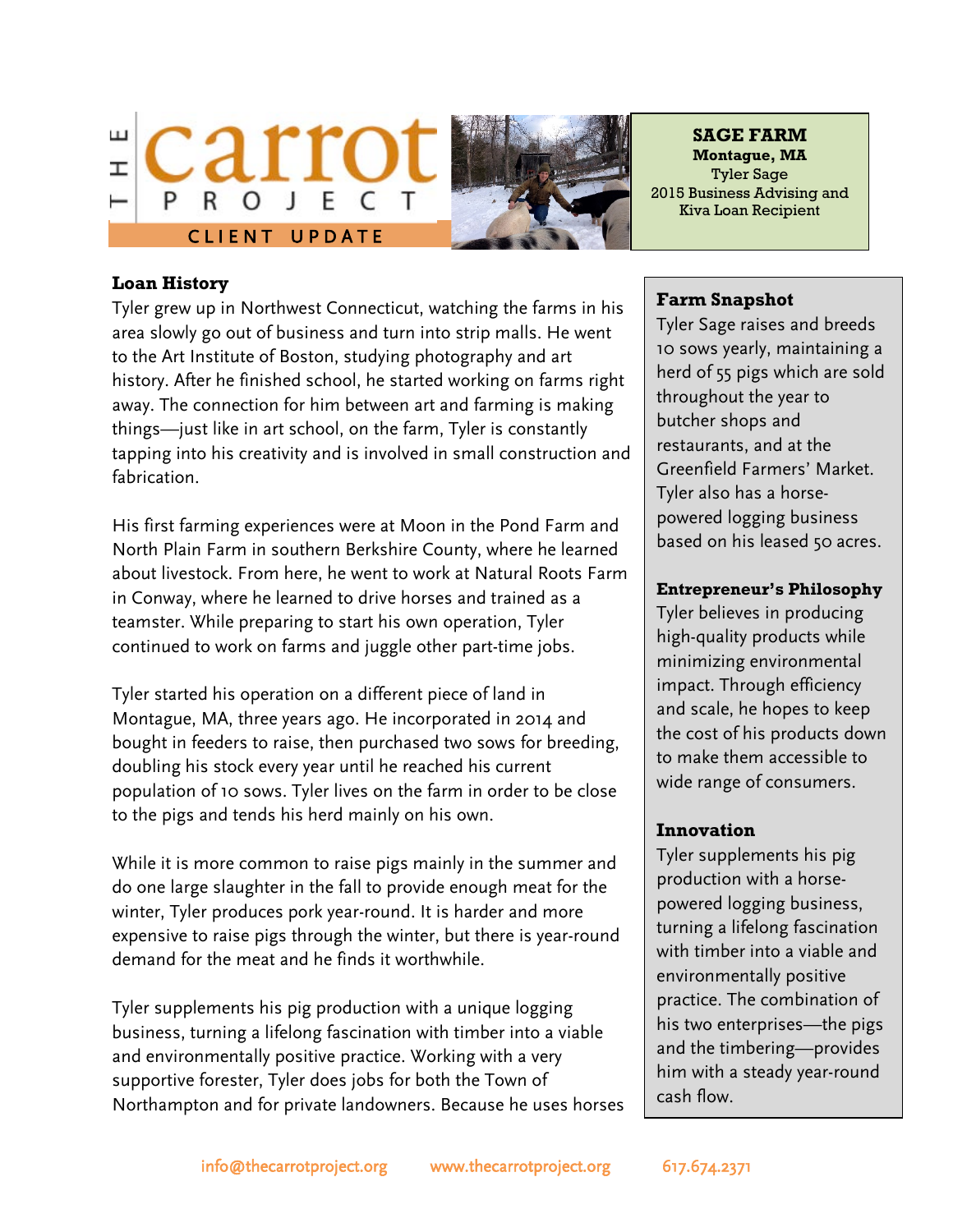versus heavy logging equipment, he can get into tricky and sensitive areas and have a much lower impact on the environment.

Tyler began working with The Carrot Project in 2015, soon after beginning his own operation. He worked with staff to develop cash flow projections and write a successful application for a three-year, no-interest crowdfunded loan through Kiva, allowing him to scale up to his current level of production.

# **Overview of Outcomes**

With the funds from his Kiva loan, Tyler bought breeding stock and a grain bin large enough to handle the six tons per month of non-GMO grain needed to feed his larger herd. He also purchased water lines and housing for the pigs, in the form of a 100-foot greenhouse which he uses for farrowing and sheltering pigs in the winter. As of a year ago, he has been able to be fully self-employed.

Tyler has been careful to invest only in assets that he can bring with him to a future location, as his current lease is only for three years. At this time, Tyler is close to full repayment of his Kiva loan and is evaluating potential new sites for his farm. In 2018, he enrolled in The Carrot Project's Making It Happen financial management training as part of his preparation to scale up his business after he moves. The training builds skills necessary to evaluate new business directions and can help applicants qualify for loans from the USDA's Farm Service Agency.

#### **On the Horizon**

Tyler would like to increase production significantly over the next three to five years, up to selling 300 pigs yearly. He believes there is a market for pork beyond what he can currently supply to his wholesale outlets, and he'd also like to have enough product to support a more diverse customer base.

For example, Tyler would like to figure out the puzzle of selling more meat to restaurants. There is a ton of demand for fresh meat, and for very specific parts of the animal. But the logistics of selling fresh meat are demanding, and the question of what to do with the parts of the animal not desired by the restaurant is a big one.

Meanwhile, Tyler's current bottleneck in terms of expansion is the lack of long-term land security. His production is at the maximum level that his current landlords will allow, so he is searching for a land base with around 50 acres of pasture and 50 acres of woods within an hour of his current location, which is very well situated for markets. Tyler has an excellent relationship with a butcher shop in nearby Northampton—the shop, which was one of his part-time employers when he first moved to the area, not only buys most of Tyler's pigs but buys the whole animal. Beyond this very important market outlet, Tyler also has built a valuable network of resources and friends in the area.